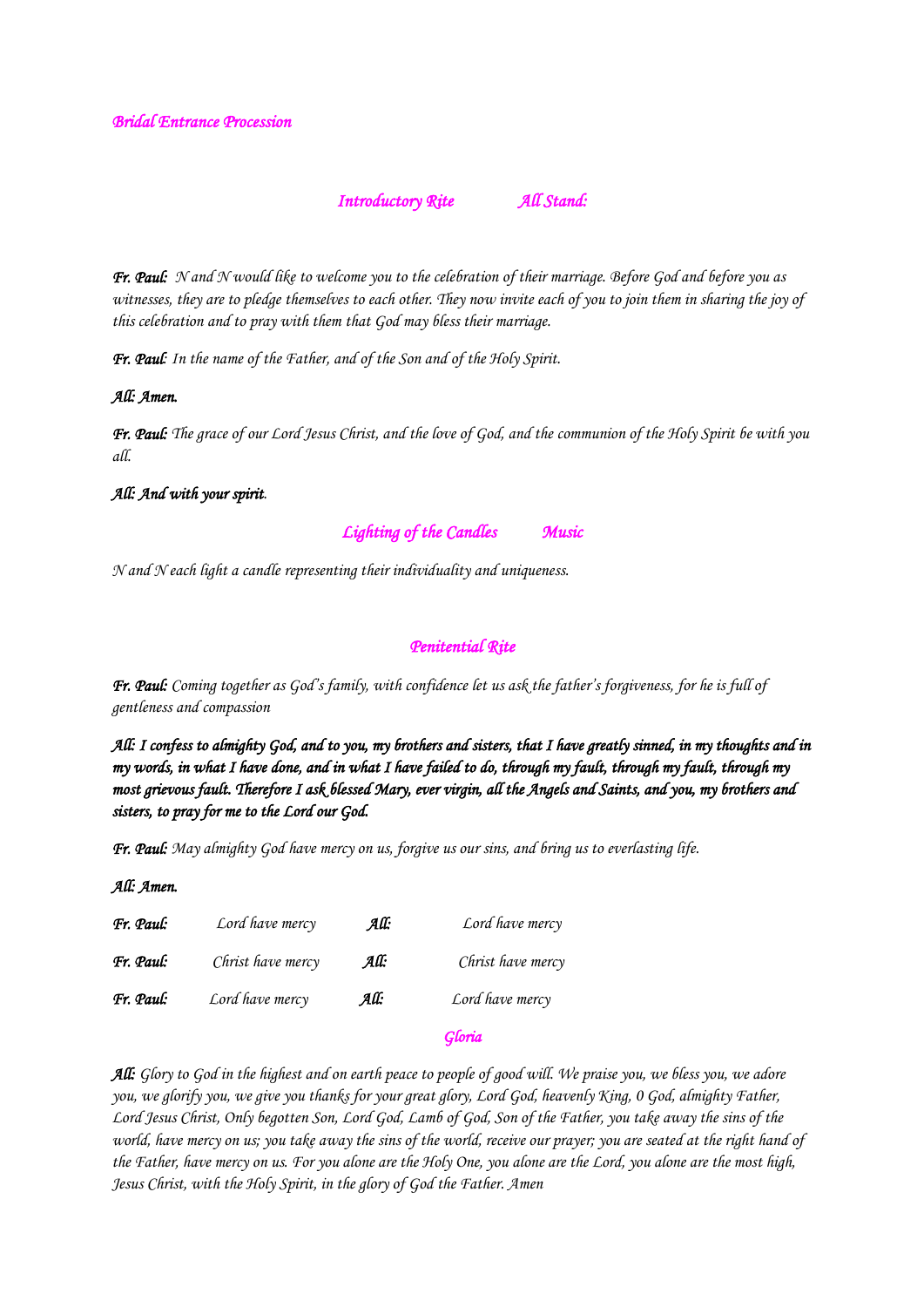#### *Opening Prayer*

#### *Fr. Paul: Let us pray:*

*Father, hear our prayer for N and N whom today are united in marriage before your altar. Give them your blessing, and strengthen their love for each other. We ask this through Lord Jesus Christ, your Son who lives and reigns with you and the Holy Spirit, one God forever and ever.*

### *All: Amen*

# *Liturgy of the Word All Sit:*

#### *First Reading: A Reading from the Book of Ruth 1:16-17*

*Ruth said Do not press me to leave you or turn back from following you. Where you go, I will go. Where you live, I will live. Your people will be my people and your God my God. Wherever you die, I will die and that is where I will be buried. We shall be together forever. And our love will be the gift of our life.*

*This is the word of the Lord.*

*All: Thanks be to God.* 

### *Responsorial Psalm – (Can be sung )*

#### *Response: The Lord is compassion and Love*

*My soul, give thanks to the Lord*

*All my being bless his holy name*

*My soul give thanks to the Lord*

*And never forget all his blessings.* 

#### *All: The Lord is compassion and love*

*The Lord is compassion and love* 

*slow to anger and rich in mercy*

*As a father has compassion on his sons,*

*The Lord has pity on those who love him.*

*The Love of the Lord is everlasting*

*upon those who hold him in awe.*

*his justice reaches out to children's children*

*when they keep his covenant in truth.*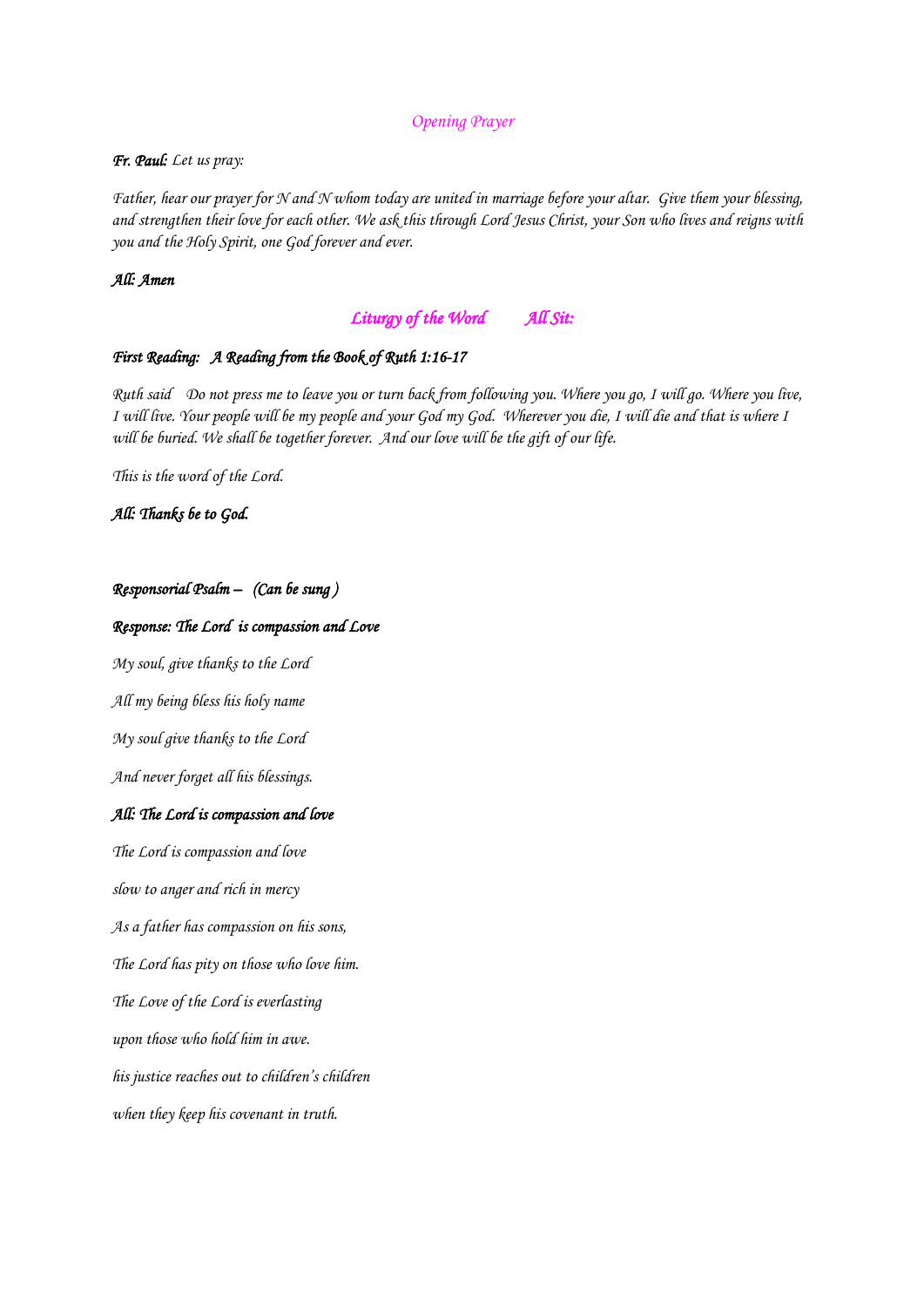*Second Reading ( optional)*

*A reading from the first letter of St Paul to the Corinthians* 

*Love is patient, love is kind. It does not envy; it does not boast; it is not proud. It is not rude; it is not self seeking; it is not easily angered; it keeps no record of wrongs. Love does not delight in evil, but rejoices with the truth. It always trusts, always hopes, always perseveres. Love never fails. But where there are prophecies, they will cease, where there are tongues, they will be stilled, where there is knowledge it will pass away. And now these three remain; faith, hope and love. But the greatest of these is love.*

*This is the word of the Lord.*

*All: Thanks be to God.* 

*Gospel Acclamation All stand (Can Be Sung)*

*Fr. Paul: The Lord be with you*

#### *All: And with your spirit.*

*Priest: A reading from the Holy Gospel according St. John (2:1-11 A wedding in Cana of Galilee)*

*On the third day there was a wedding in Cana of Galilee, and the mother of Jesus was there. Jesus and his disciples had also been invited to the wedding. When the wine gave out, the mother of Jesus said to him, "They have no wine." And Jesus said to her, "Woman, what concern is that to you and to me? My hour has not yet come."* 

*His mother said to the servants, "Do whatever he tells you." Now standing there were six stone water jars for the Jewish rites of purification, each holding twenty or thirty gallons. Jesus said to them, "Fill the jars with water." And they filled them up to the brim. He said to them, "Now draw some out, and take it to the chief steward." So they took it. When the steward tasted the water that had become wine, and did not know where it came from (though the servants who had drawn the water knew), the steward called the bridegroom and said to him, "Everyone serves the good wine first, and then the inferior wine after the guests have become drunk. But you have kept the good wine until now."* 

*Jesus did this, the first of his signs, in Cana of Galilee, and revealed his glory; and his disciples believed in him.*

*Fr. Paul: The Gospel of the Lord.*

#### *All: Praise to you, Lord Jesus Christ.*

*Homily All sit* 

#### *The Rite of Marriage*

*Fr. Paul: N and N, you have come to this church so that the Lord may seal your love in the presence of the Priest and this community. Christ blesses this love. He has already consecrated you in baptism; now, by a special sacrament, he strengthens you to fulfil the duties of your married life.*

*N and N, you are about to celebrate this sacrament. Have you come here of your own free will and choice without compulsion to marry each other?*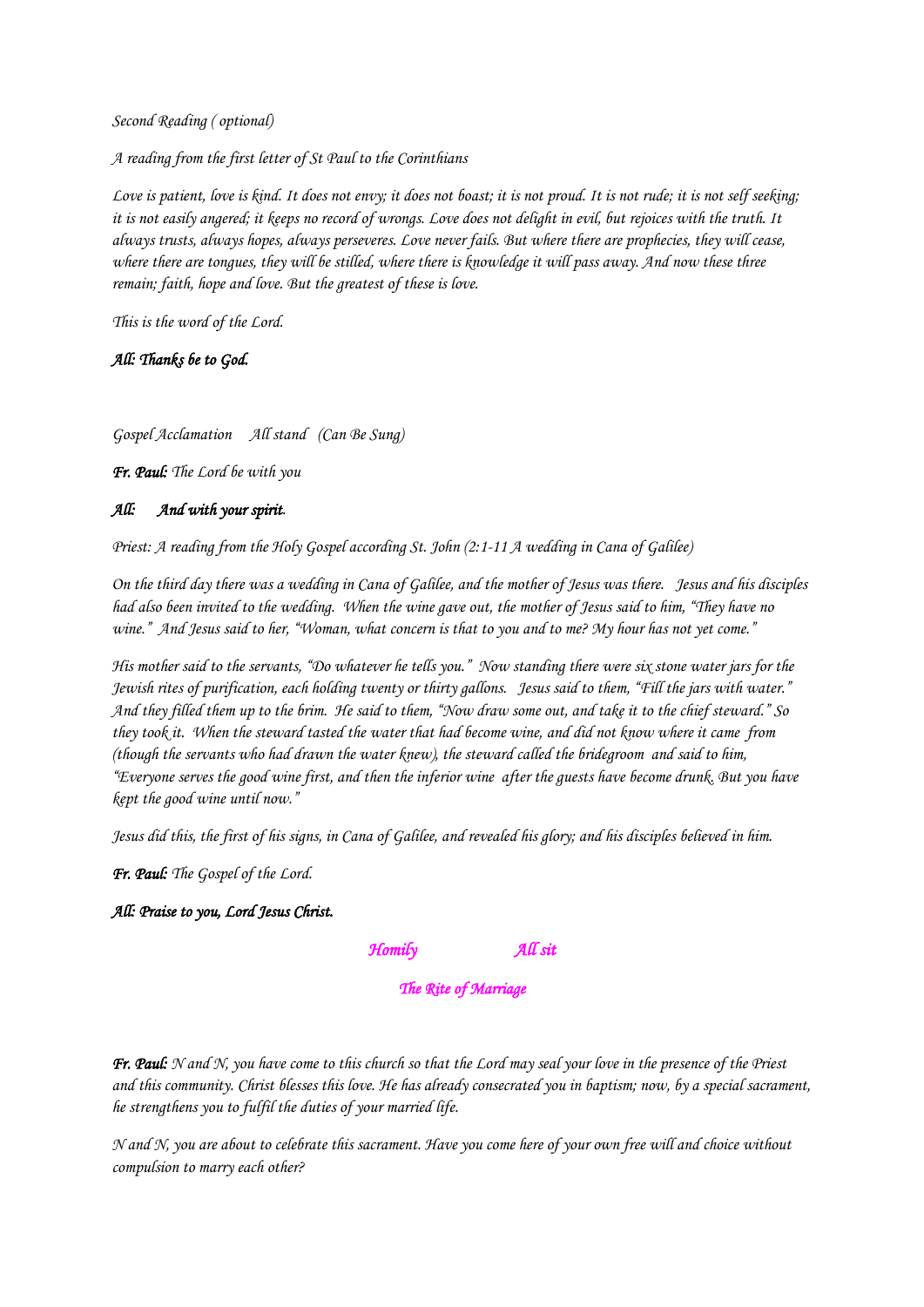*Both: We have*

*Fr. Paul; Will you love and honour each other in marriage all the days of your life?*

*Both: We will*

*Fr. Paul: Are you willing to accept, with love, the children God may give you and bring them up in accordance with the law of Christ and his Church?*

*Both: We are*

### *Declaration of Consent*

*Fr. Paul: I invite you then to declare before God and his Church your consent to become husband and wife.*

*I N (Groom), take you N (Bride) as my wife, for better, for worse, for richer, for poorer, in sickness and in health, all the days of my life.*

*I N (Bride), take you N (Husband), as my husband, for better, for worse, for richer, for poorer, in sickness and in health, all the days of my life?*

*Fr. Paul: What God joins together man must not separate. May the lord confirm the consent you have given and enrich you with His blessings.*

### *Blessing of the Rings*

*Fr. Paul: Almighty God, bless these rings as symbols of faithfulness and unbroken love. May N and N always be true to each other, may they be one in heart and mind, may they be united in love forever, Through Christ, Our Lord.*

*All: Amen*

*N (Groom): N (Bride), wear this ring as a sign of our faithful love. In the name of the Father, and of the Son and of the Holy Spirit.*

*N (Bride): N (Groom), wear this ring as a sign of our faithful love. In the name of the Father, and of the Son and of the Holy Spirit.*

*Symbols of Unity - Lighting Of the Marriage Candle. Music* 

*N and N light their Marriage Candle which represents their Sacramental Union as husband and wife.*

### *Prayer for the Newly Married Couple*

*Both: We thank you Lord and we praise you for bringing us to this happy day. You have given us to each other. Now, together, we give ourselves to you. We ask you Lord make us one in your love; keep us one in your peace. Protect our marriage. Bless our home. Make us gentle. Keep us faithful. And when life is over unite us again where parting is no more in the kingdom of your love. There we will praise you in the happiness and peace of our eternal home. Amen.*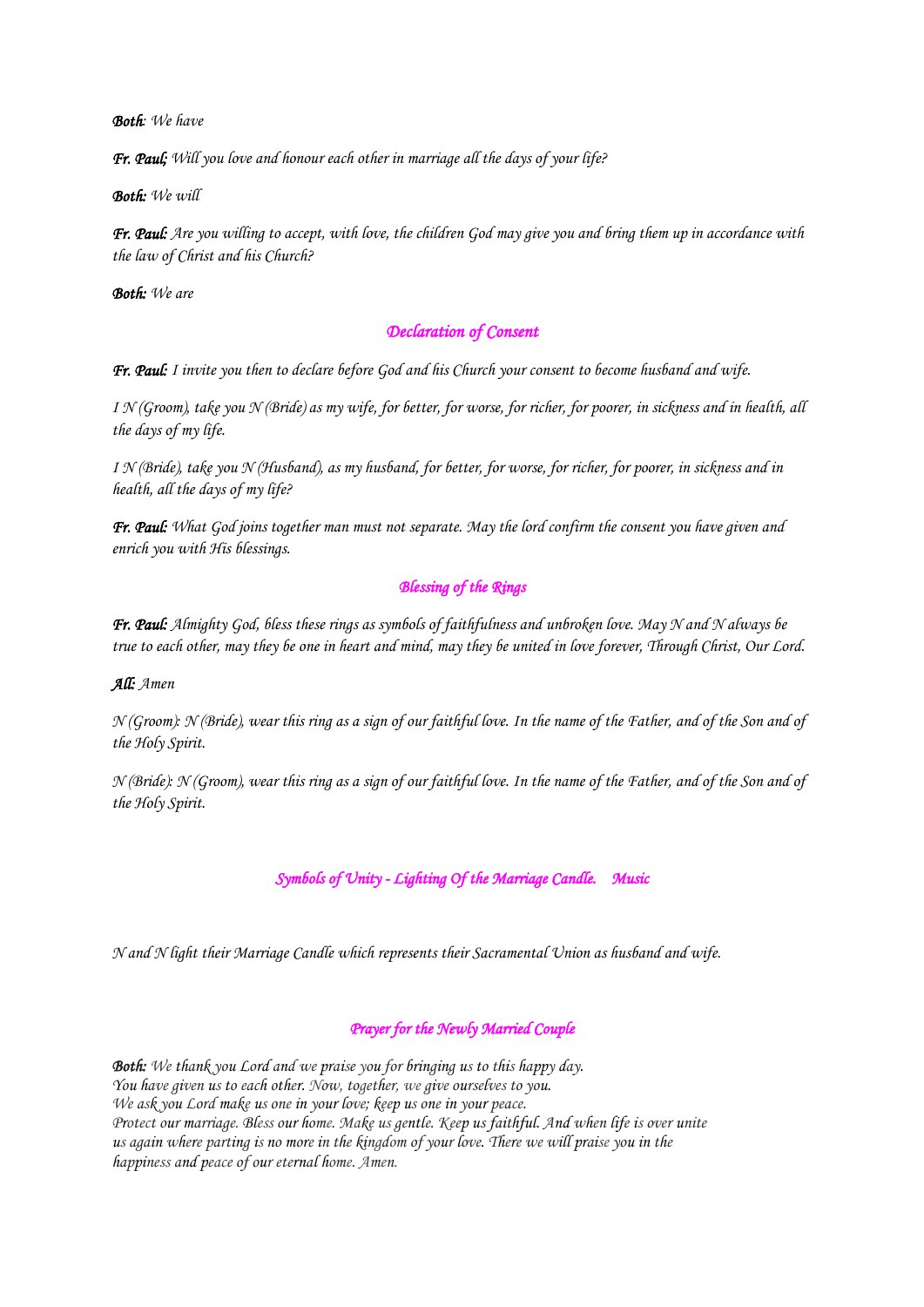# *Prayers of the Faithful –*

*For N and N, we pray that their commitment to each other will be eternal, that their home be full of joy and laughter and their support for each other unwavering. We ask that their marriage bring them all the happiness they both deserve.*

*Lord hear us*

### *All: Lord, graciously hear us*

*We pray for the parents, families and friends of the N and N. We thank them for their constant love and support and thank the Lord for their health and well- being. We ask you to continue to watch over and guide them.* 

*Lord hear us*

### *All: Lord, graciously hear us*

*We pray for both those present and those who could not make it today, that God will continue to keep us all from harm and strengthen us through his support.*

*Lord hear us*

### *All: Lord, graciously hear us*

*We pray for those less fortunate and who suffer injustice and hardship, may the lord bless them with the peace and the protection of his love.*

*Lord hear us*

### *All: Lord, graciously hear us.*

*We remember the smiles and laughter of those who have gone before us, who would have loved to share in the joy and happiness of this day. We thank God for the happy memories they have left with us. Bless them and keep them in your care and may God one day unite us in the joys of his eternal home.*

*Lord hear us.*

*All: Lord graciously hear us.*

*Offertory Procession Gifts presented by …….. Music* 

*Liturgy of the Eucharist* 

*Fr. Paul: Pray brethren, that my sacrifice and yours may be acceptable to God, the almighty Father.*

*All: May the Lord accept the sacrifice at your hands for the praise and glory of His name, for our good and the good of all His holy Church.* 

### *Prayers over the Gifts*

*Fr. Paul: Lord, accept the gifts we offer you on this happy day. In your fatherly love watch over and protect N and N whom you have united in marriage. Through Christ our Lord.* 

### *All: Amen.*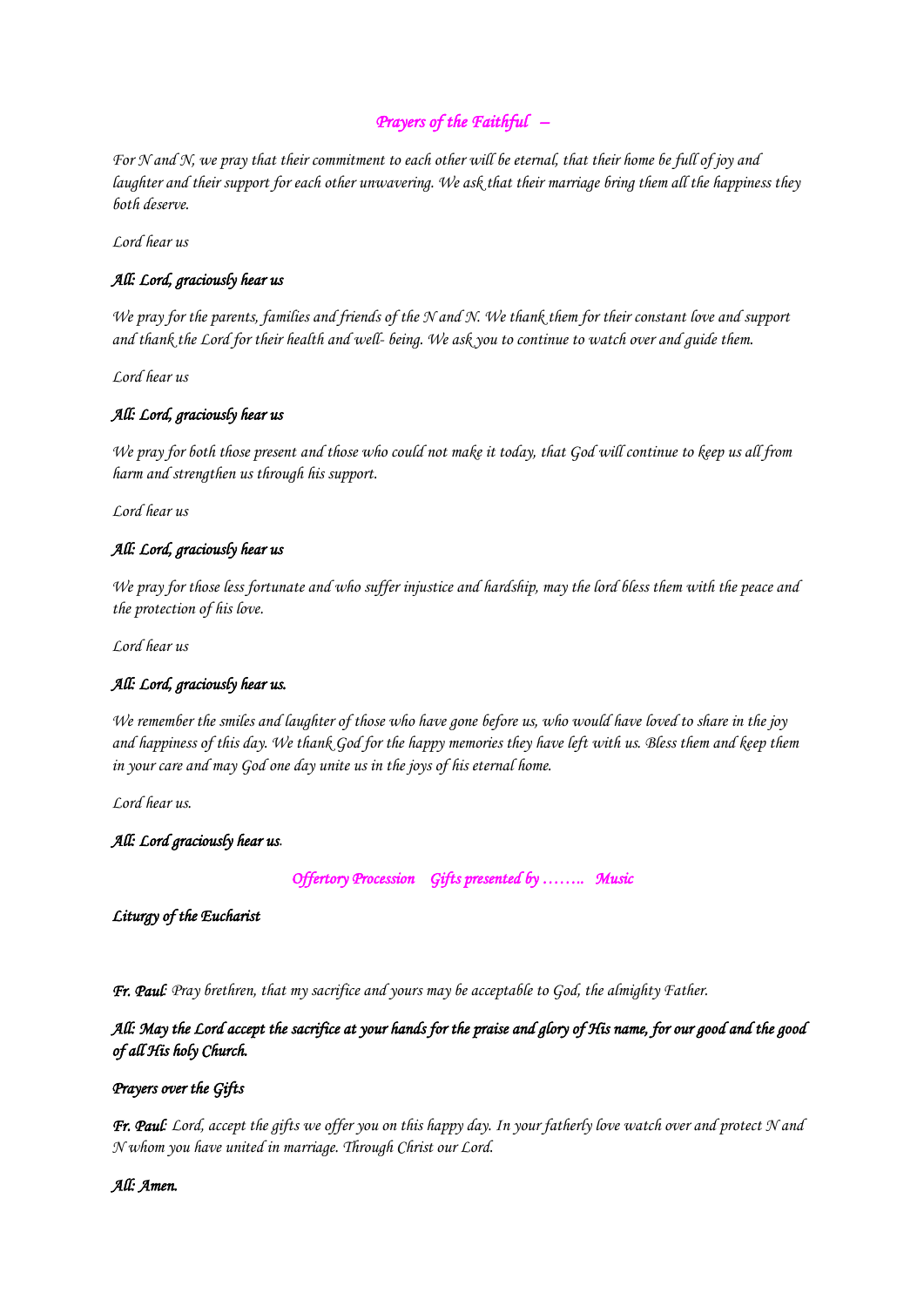*Eucharistic prayer All stand* 

*Fr. Paul: The Lord be with you.*

### *All : And with your spirit*

*Fr. Paul: Lift up your hearts.*

# *All: We lift them up to the Lord our God*

*Fr. Paul: Let us give thanks to the Lord our God.*

# *All: It is right and just.*

*Fr. Paul: It is truly right and just, our duty and our salvation, always and everywhere to give you thanks, Lord, holy Father, almighty and eternal God. For you willed that the human race, created by the gift of your goodness, should be raised to such high dignity that in the union of husband and wife you might bestow a true image of your love.*

*For those you created out of charity you call to the law of charity without ceasing and grant them a share in your eternal charity. And so, the Sacrament of holy Matrimony, as the abiding sign of your own love, consecrates the love of man and woman, through Christ our Lord.*

*Through Jesus Christ the choirs of angels and all the Saints praise and worship your glory. May our voices blend with theirs as we join in their unending hymn of praise.*

# *All: Holy, Holy, Holy Lord God of hosts, Heaven and earth are full of your glory. Hosanna in the highest. Blessed is he who comes in the name of the Lord. Hosanna in the highest.*

# *All kneel*

*Fr. Paul: You are indeed Holy, 0 Lord, the fount of all holiness. Make holy therefore, these gifts, we pray, by sending down your Spirit upon them like the dewfall, so that they may become for us the Body and Blood of our Lord, Jesus Christ. At the time he was betrayed and entered willingly into his Passion, he took bread and giving thanks, broke it, and gave it to his disciples saying:*

# *TAKE THIS, ALL OF YOU, AND EAT OF IT, FOR THIS IS MY BODY, WHICH WILL BE GIVEN UP FOR YOU.*

*In a similar way, when supper was ended, he took the chalice and, once more giving thanks, he gave it to his disciples, saying:*

*TAKE THIS, ALL OF YOU, AND DRINK FROM IT, FOR THIS IS THE CHALICE OF MY BLOOD, THE BLOOD OF THE NEW AND ETERNAL COVENANT, WHICH WILL BE POURED OUT FOR YOU AND FOR MANY FOR THE FORGIVENESS OF SINS. DO THIS IN MEMORY OF ME* 

# *The Mystery of Faith.*

*All: We proclaim your Death, O Lord, and profess your Resurrection until you come again.*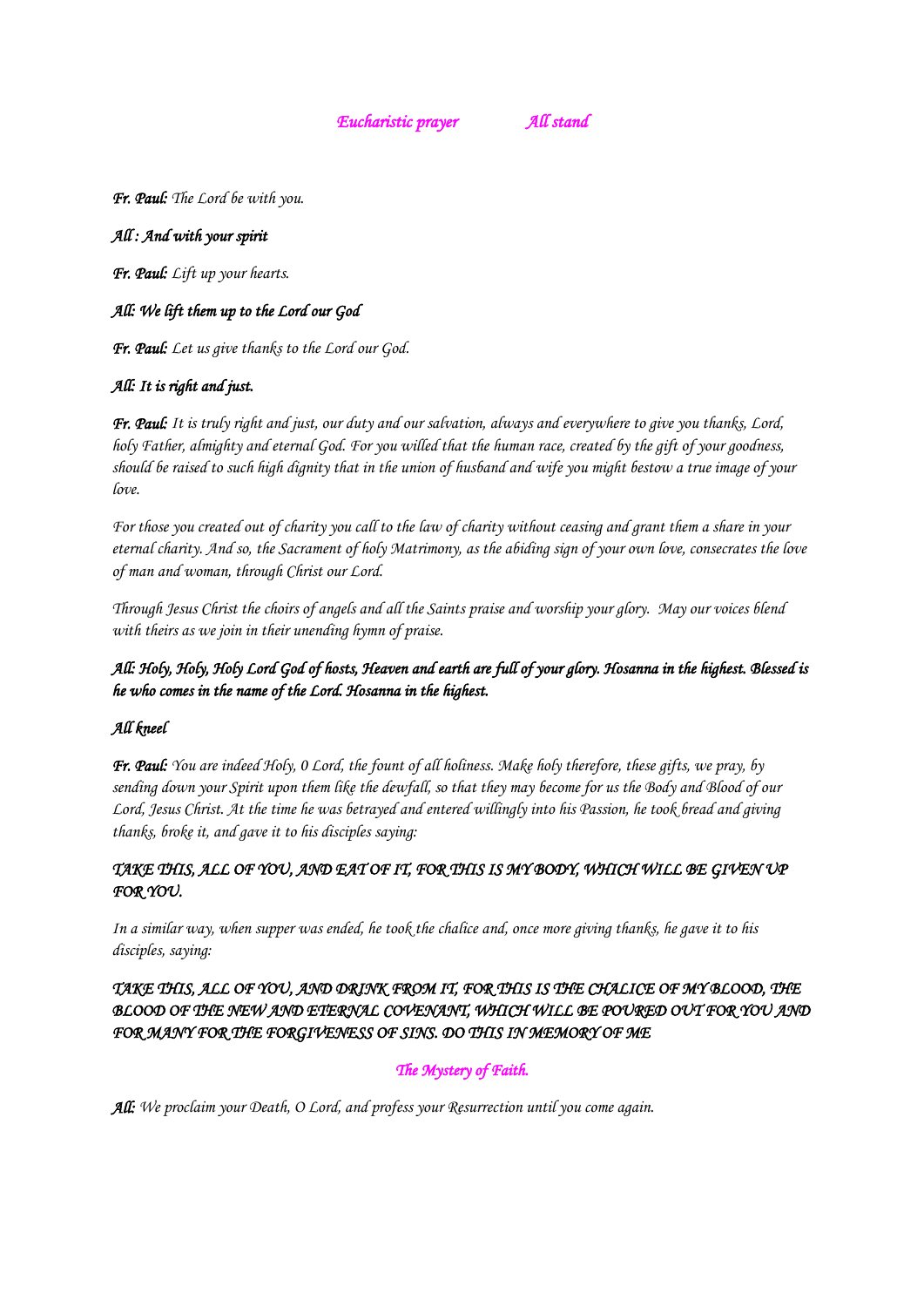*Fr. Paul: Therefore, as we celebrate the memorial of his Death and Resurrection, we offer you, Lord, the Bread of life and the Chalice of salvation, giving thanks that you have held us worthy to be in your presence and minister to you.*

*Humbly we pray that, partaking of the Body and Blood of Christ, we may be gathered into one by the Holy Spirit. Remember, Lord, your Church, spread throughout the world, and bring her to the fullness of charity, together with Benedict our Pope and Diarmuid.our Bishop and all the clergy.* 

*Be mindful also, Lord of N and N, whom you have brought to their wedding day, so that by your grace they may abide in mutual love and in peace.*

*Remember also our brothers and sisters who have fallen asleep in the hope of the resurrection, and all who have died in your mercy: welcome them into the light of your face.* 

*Have mercy on us all, we pray that with the Blessed Virgin Mary, Mother of God, with the blessed Apostles, and all the Saints who have pleased you throughout the ages, we may merit to be coheirs to eternal life, and may praise and glorify you through your Son, Jesus Christ.* 

*Through him, and with him, and in him, O God, almighty Father, in the unity of the Holy Spirit, all glory and honour is yours, for ever and ever.*

### *All: Amen.*

### *All Stand: Communion Rite*

*Fr. Paul: Let us pray with confidence to the Father, in the words our Saviour gave us* 

*All: Our Father, who art in heaven, hallowed be thy name thy Kingdom come thy Will be done on earth as it is in Heaven.* 

*Give us this day our daily bread, and forgive us our trespasses, as we forgive those who trespass against us; and lead us not into temptation, but deliver us from evil.*

# *The Nuptial Blessing*

*Fr. Paul: Let us humbly invoke by our prayers, dear brothers and sisters, God's blessing upon this bride and groom that in his kindness he may favour with his help those on whom he has bestowed the Sacrament of Matrimony.* 

*Holy Father, maker of the whole world, who created man and woman in your own image and willed that their union be crowned with your blessing, we humbly beseech you for these your servants, who are joined today in the Sacrament of Matrimony.* 

*May your abundant blessing, Lord, come down upon this bride, N and upon N., her companion for life, and may the power of your Holy Spirit set their hearts aflame from on high, so that, living out together the gift of Matrimony, they may enrich the Church.* 

*In happiness may they praise you, 0 Lord; in sorrow may they seek you out, may they have the joy of your presence to assist them in their toil, and know that you are near to comfort them in their need; let them pray to you in the holy assembly and bear witness to you in the world, and after a happy old age, together with the circle of friends that surrounds them, may they come to the Kingdom of Heaven through Christ our Lord.*

# *All: Amen.*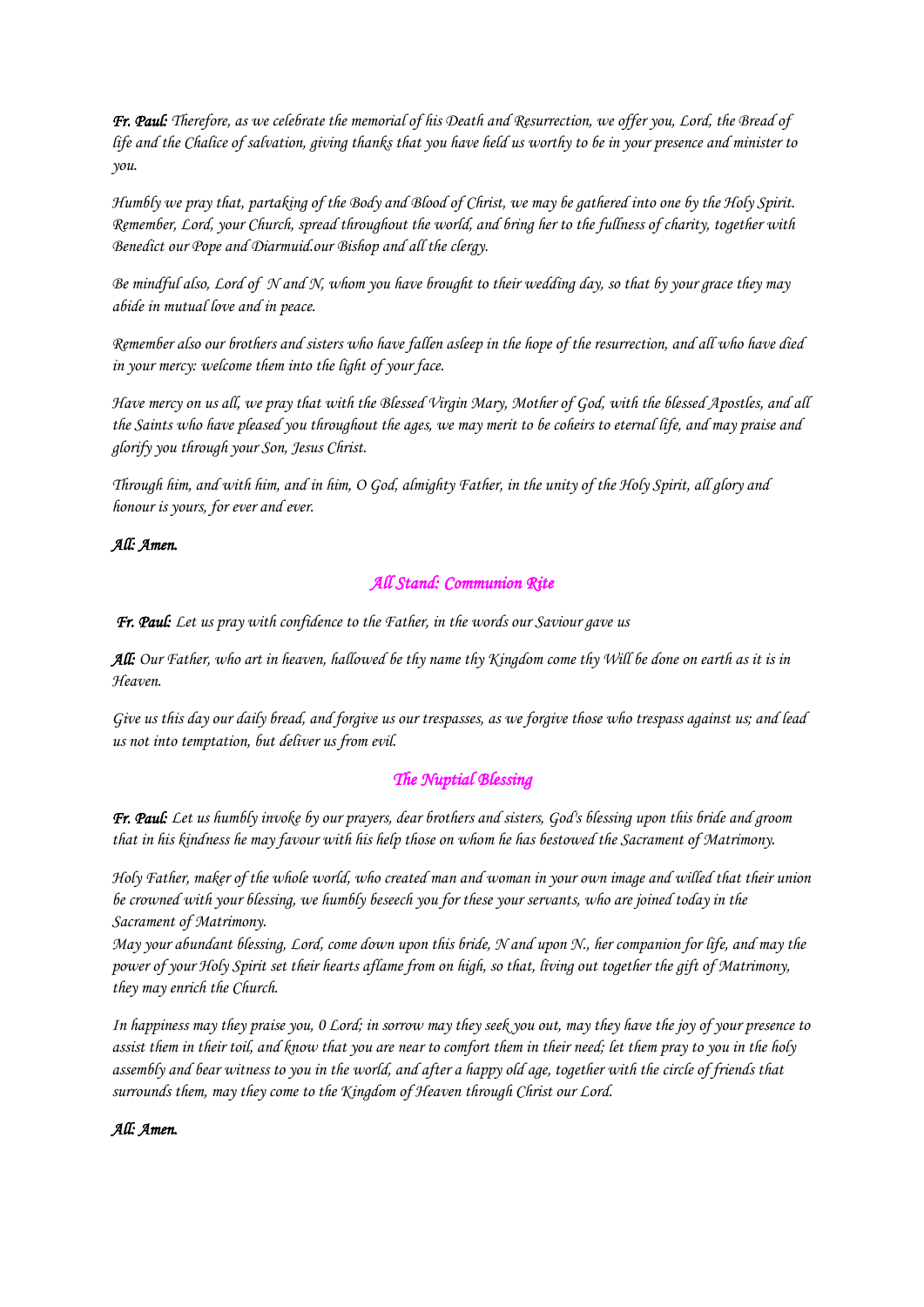# *Rite of Peace All kneel*

*Fr. Paul: Lord Jesus Christ, you said to your apostles: I leave you peace, my peace I give you. Look not on our sins but on the faith of our Church, and grant us the peace and unity of your kingdom where you live forever and ever.*

#### *All: Amen.*

*Fr. Paul: The peace of the Lord be with you always.*

*All: And with your spirit*

*Fr. Paul: Let us offer the sign of peace* 

### *Sign of peace Music*

*All: Lamb of God, you take away the sins of the world, have mercy on us.*

 *Lamb of God, you take away the sins of the world, have mercy on us.*

 *Lamb of God, you take away the sins of the world, grant us peace.*

*Fr. Paul: Behold the Lamb of God, behold him who takes away the sins of the world, blessed are those called to the supper of the Lamb.*

*All: Lord, 1 am not worthy that you should enter under my roof, but only say the word and my soul shall be healed.* 

#### *Communion Antiphon*

*Fr. Paul: I give you a new commandment; Love one another as I have Loved you, says the Lord* 

#### *Communion Music*

*Communion Reflection Read by* 

*If you have found a smile that is the sweetest one you've known. If you have heard, within a voice, the echoes of your own. If you have felt a touch that stirs the longing of your heart. And still can feel that closeness in the moments you're apart. If you are filled with wonder at the way two lives can blend, To weave a perfect pattern that is seamless to the end. If you believe some things in life are simply meant to be, then you have found your soulmate, your hearts own destiny.*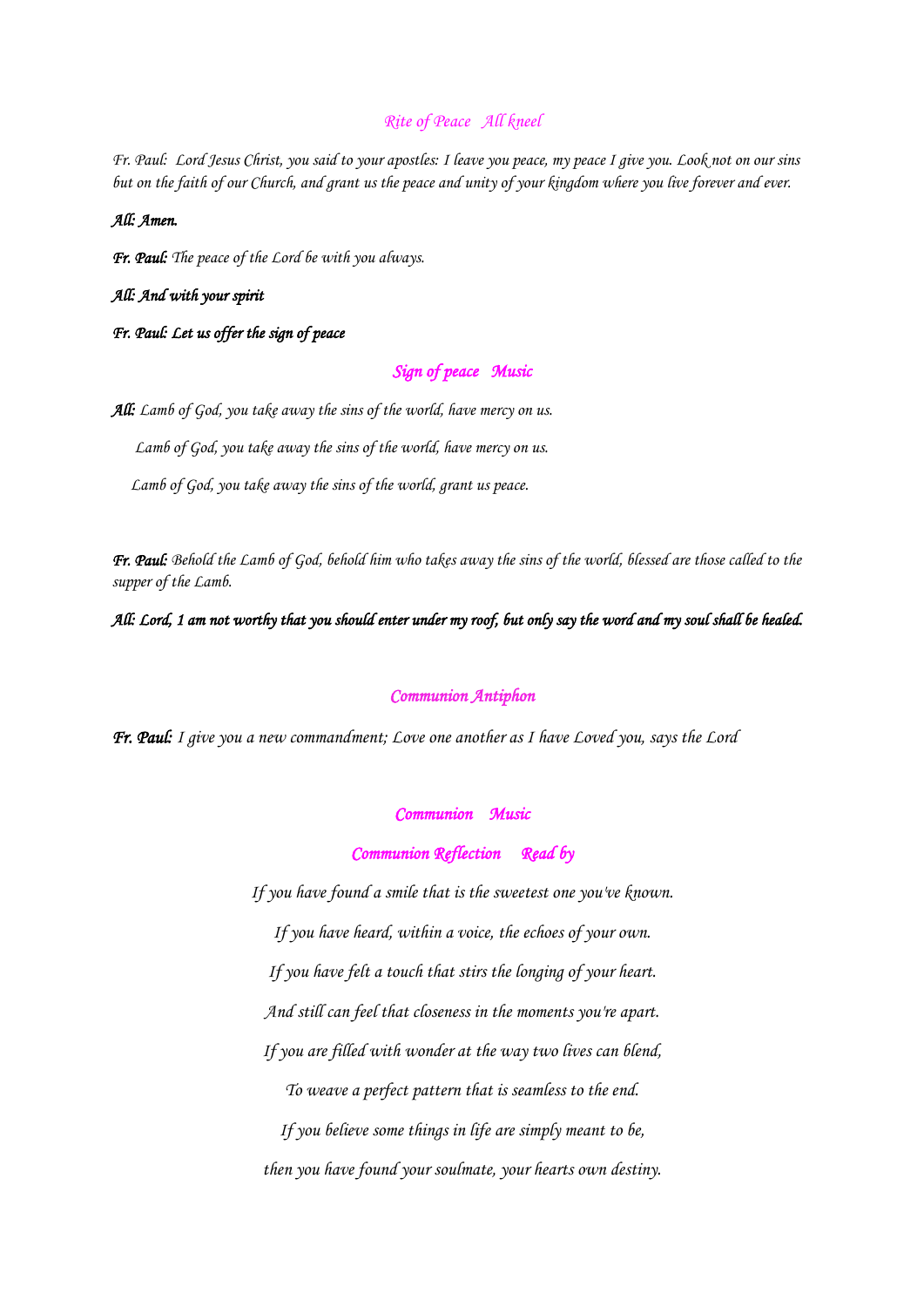*If you can always be as close and happy as today, Yet be secure enough to grow and change along the way. If you can keep for you alone your love as man and wife, Yet find the time to share your joy with others in your life. If you can be as one and walk through marriage hand in hand, Yet still support the goals and dreams that each of you have planned. If you can dare to always go your separate ways together, Then all the wonders of today will stay with you forever.*

*Prayer after Communion All kneel* 

*Fr. Paul: Let us pray. Lord, in your love you have given us this Eucharist to unite us with one another and with you. As you have made N and N one in this sacrament of marriage and in the sharing of one bread and one cup so now make them one in love for each other. We ask this through Christ our Lord.*

*All: Amen.* 

*Concluding Rite All Stand* 

*Fr. Paul: The Lord be with you*

#### *All: And with your spirit*

*Fr. Paul: Bow your heads and pray for God's blessing.* 

*May God, the eternal Father, keep you steadfast in your love.*

#### *All: Amen.*

*Fr. Paul: May you bear witness among others to the love of God, and welcome you one day into our Father's kingdom.*

#### *All: Amen.*

*Fr. Paul: May the peace of Christ ever dwell in your home. May the angels of God protect it, and may the holy family of Nazareth be its model and inspiration.*

#### *All: Amen.*

*Fr. Paul: May almighty God bless all of you, the Father, Son, and Holy Spirit*